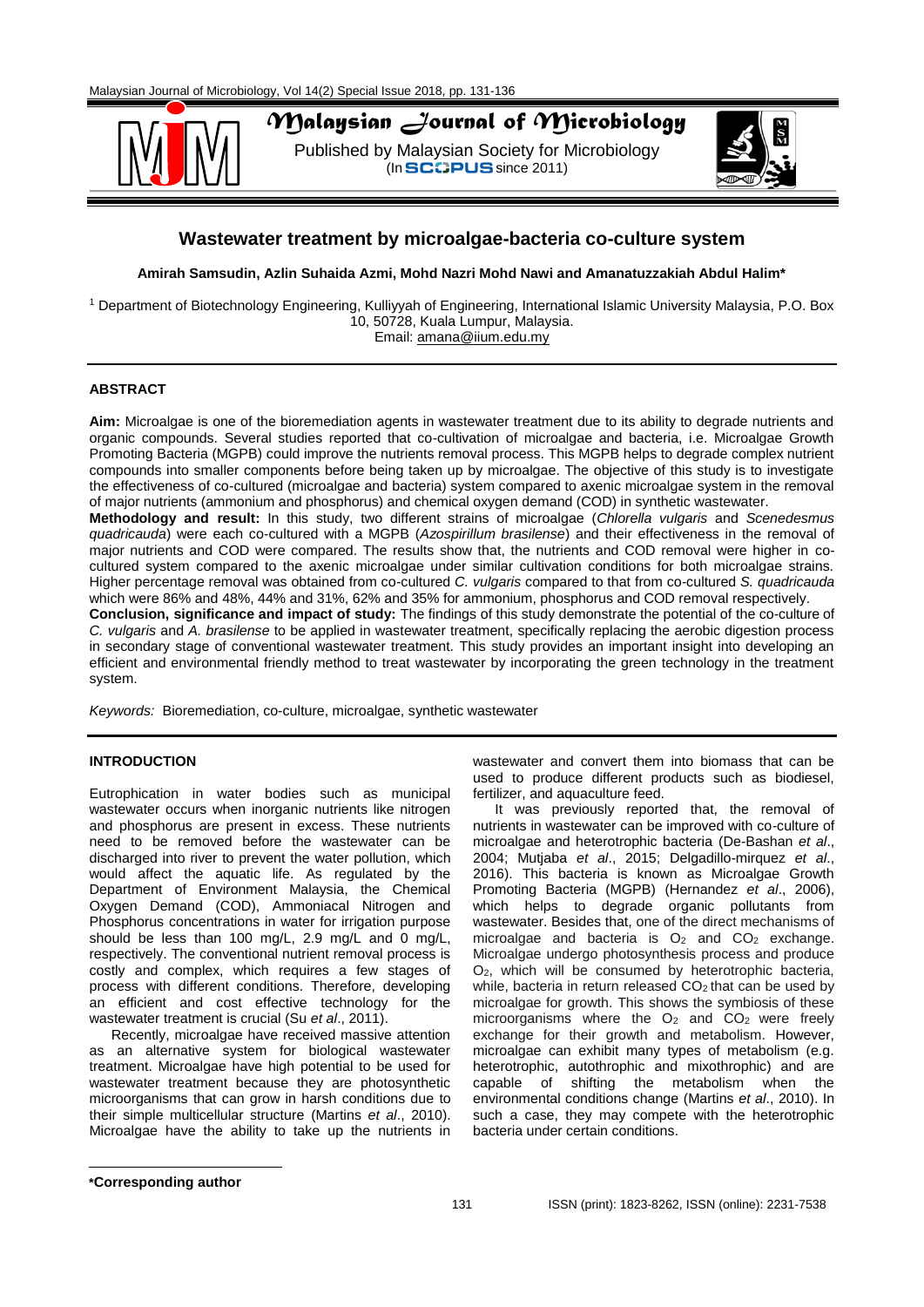Malays. J. Microbiol. Vol 14(2) Special Issue 2018, pp. 131-136

Selection of the microalgae species for wastewater treatment is important in order to achieve high removal of nutrients. Green microalgae are usually the species that can tolerate to many wastewater conditions (high amount of nutrients and COD). Some species that have relatively high efficiency to remove more nutrients, as well as to produce more lipids are *Chlorella* and *Scenedesmus*  species. They are the predominant microalgal communities in waste stabilization ponds and high rate algal pond (Wu *et al*., 2014). There was study that compared these two microalgae species in nutrients removal from wastewater but they were not co-cultured with the MGPB (Kamyab *et al*., 2015).Thus, the aim of this study is to evaluate the efficiency of these two microalgae species co-cultured with MGPB for nutrients and COD removal in synthetic wastewater before it can be applied to real wastewater treatment.

## **MATERIALS AND METHODS**

#### **Microorganism and inoculum preparation**

Two species of unicellular microalgae*, Chlorella vulgaris* and *Scenedesmus quadricauda* were used in this study. These two microalgae were purchased from University of Malaya, Malaysia. Both microalgae were maintained in Tris-Acetate-Phosphate (TAP) medium at 25 °C and 150 rpm in a rotary shaker and MGPB *Azospirillum brasilense*  was grown in M9 nitrogen-free medium (De-Bashan *et al*., 2004).

#### **Synthetic wastewater preparation**

Synthetic wastewater for the experiment was prepared using the following components (mg/L): Glucose (256.41), NH4Cl (35.33) and KH2PO<sup>4</sup> (43.8) to obtain 300 mg/L of Chemical Oxygen Demand (COD), 12 mg/L of ammonium and 10 mg/L of phosphorus (Hernandez *et al*., 2006; Mujtaba *et al*., 2015). The pH of the synthetic wastewater was adjusted to 7±0.2 with KOH.

#### **Experimental set-up**

The inoculum for both cells (microalgae or bacteria) were separated from their medium by centrifuging them at 3000 rpm for 5 minutes (Mujtaba *et al*., 2015). The supernatant was discarded and the pellets were transferred into a 250 mL conical flask containing 150 mL of synthetic wastewater as shown in Figure 1. The initial concentration of microalgae was approximately 3×10<sup>6</sup> cells/mL and 3x10<sup>5</sup> cells/mL for *C. vulgaris* and *S. quadricauda* respectively. The bacteria initial concentration was 1±0.8×10<sup>6</sup> cells/mL. The experiment was carried out for 8 days and the growth conditions were 25 °C, 150 rpm and under illumination of white fluorescent light (alternate light/dark periods of 12 h/12 h). Samples were taken every two days to record the growth of microalgae and bacteria as well as analyze the COD, ammonium and phosphorus removal in the system. Each experiment was performed in triplicate.

#### **Analytical methods**

Microalgae cell numbers were determined by Neubauer haemocytometer counting and bacterial concentrations were measured as colony forming unit (CFU) on M9 medium agar plates. While, COD, ammonium and phosphorus removal were measured using Standard Methods for the Examination of Water and Wastewater (APHA, 1999). COD was analysed by the closed reflux, colorimetric method while ammonium by the phenate method and phosphorus (ortophosphate) by the ascorbic acid method.



**Figure 1:** Experimental set-up.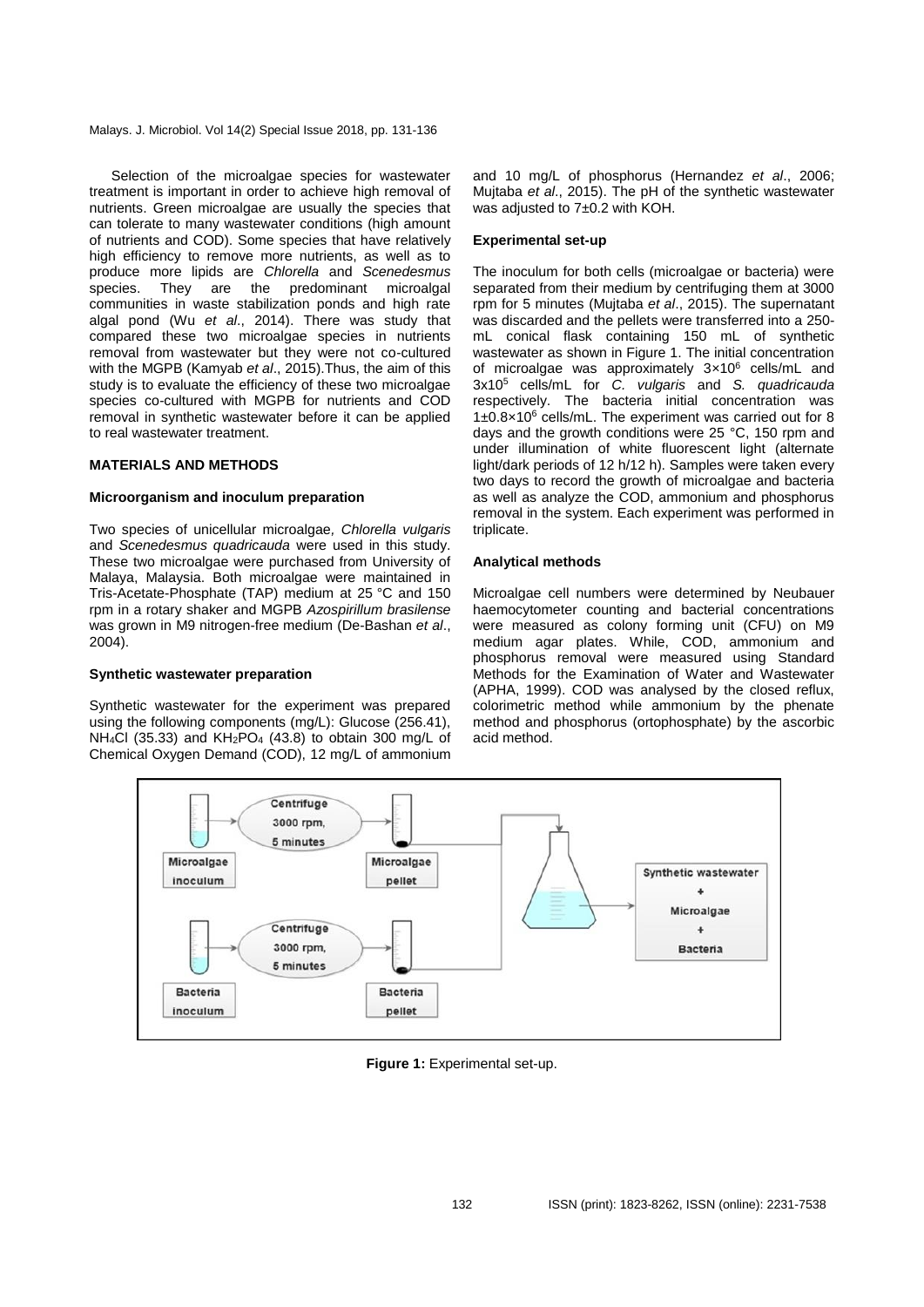#### **RESULTS AND DISCUSSION**

#### **Microalgae population**

Growth profile of both microalgae species (*C. vulgaris* and *S. quadricauda)* for axenic and co-cultured systems are shown in Figure 2.



**Figure 2:** Growth profile of axenic and co-cultured microalgae in synthetic wastewater (A) *C. vulgaris*  (µ*C.vulgaris* = 0.275/day, µ*C.vulgaris* with A.brasilense = 0.203/day) (B) *S. quadricauda* (µ*S. quadricauda* = 0.216/day, µ*S. quadricauda*  with A.brasilense =  $0.118$ /day). Cultivation was done in 250 mL conical flask containing 150 mL synthetic wastewater, pH 7±0.2 at 25 °C, 150 rpm, under illumination of white fluorescent light of (alternate light/dark periods of 12 h/12 h), initial concentration of *A. brasilense* was 1±0.8×10<sup>6</sup> cells/mL and error bars represent one standard deviation about the mean  $(n = 3)$ .

Figures 2A and 2B illustrate that, both microalgae strains (*C. vulgaris and S. quadricauda*) have no lag phase in axenic culture and short lag phase in co-culture system. Besides that, these two figures show that the growth of both microalgal strains were affected when they were co-cultured with the MGPB. The specific growth rate of co-culture *C. vulgaris* was slightly lower (0.203/day) compared to that of axenic (0.275/day). The same pattern was also observed to *S. quadricauda,* where the coculture system had lower specific growth rate (0.118/day) compared to the axenic system (0.216/day). This occurrence could be due to the inappropriate initial concentrations of MGPB introduced in the co-culture system. As previously reported, the increase in population of MGPB did not contribute towards the increase in the population of microalgae (Luz, 2005). Bacteria could help microalgae in nutrients and COD removal, but at the same time they would also compete with microalgae to get the nutrients for their growth. Thus, it reduced the growth rate of the microalgae in co-culture system.

#### **Nutrients removal**

The removal of ammonium and phosphorus in synthetic wastewater were analyzed for both axenic and co-cultured systems. The percentages of ammonium and phosphorus removal are presented in Figures 3 and 4, respectively.

Synthetic wastewater was used in this study to compare the efficiency of nutrients and COD removal by two different systems (axenic microalgae and microalgaebacteria co-culture). Figure 3 shows the removal of ammonium by both microalgae species (*C. vulgaris* and *S. quadricauda*) which were slightly higher in co-culture system compared to axenic system. In this study, with initial concentration of 12 mg/L, 85% and 86% of ammonium were removed by axenic *C. vulgaris* and coculture system respectively, after four days of cultivation. Similar trend of result was reported by De-bashan *et al*. (2002), whereby 86% (axenic) and 99% (co-culture) system of ammonium were removed after six days of cultivation with lower initial ammonium concentration, 3 mg/L. In other study, higher percentage removal of ammonium was obtained by *C. vulgaris* on municipal wastewater with native bacteria after four days with initial concentration of 30 mg/L (Delgadillo-mirquez *et al*., 2016). This indicates that the removal efficiency of the nutrients was improved by the presence of the MGPB compared to the axenic culture, however the effect was not very significant in this study.

Besides that, he ammonium removal by co-culture system for both microalgae strains remained constant after four days of co-cultivation. This could be due to the decrease in microalgae cell number (Figure 2), when they were co-cultured in synthetic wastewater. In addition, *S. quadricauda* recorded higher rate of ammonium removal per cell in both systems, 10-9 mgNH4/cells·day compared to that of *C. vulgaris* of 10-10 mgNH4/cells·day. Similar pattern was obtained in other study (Zhan, 2016). Strong aeration and high pH in a system may also strip out ammonium in solution (Mun and Guieysse, 2006). However, in this system the aeration involved was only flask-shaking and the pH was low to promote the stripping of ammonium. Therefore, the ammonium removal in this system was only due to the microalgae uptake.

Figure 4 shows the comparison of phosphorus removal between two culture systems for *C. vulgaris* and *S. quadricauda* species. Co-culture systems of both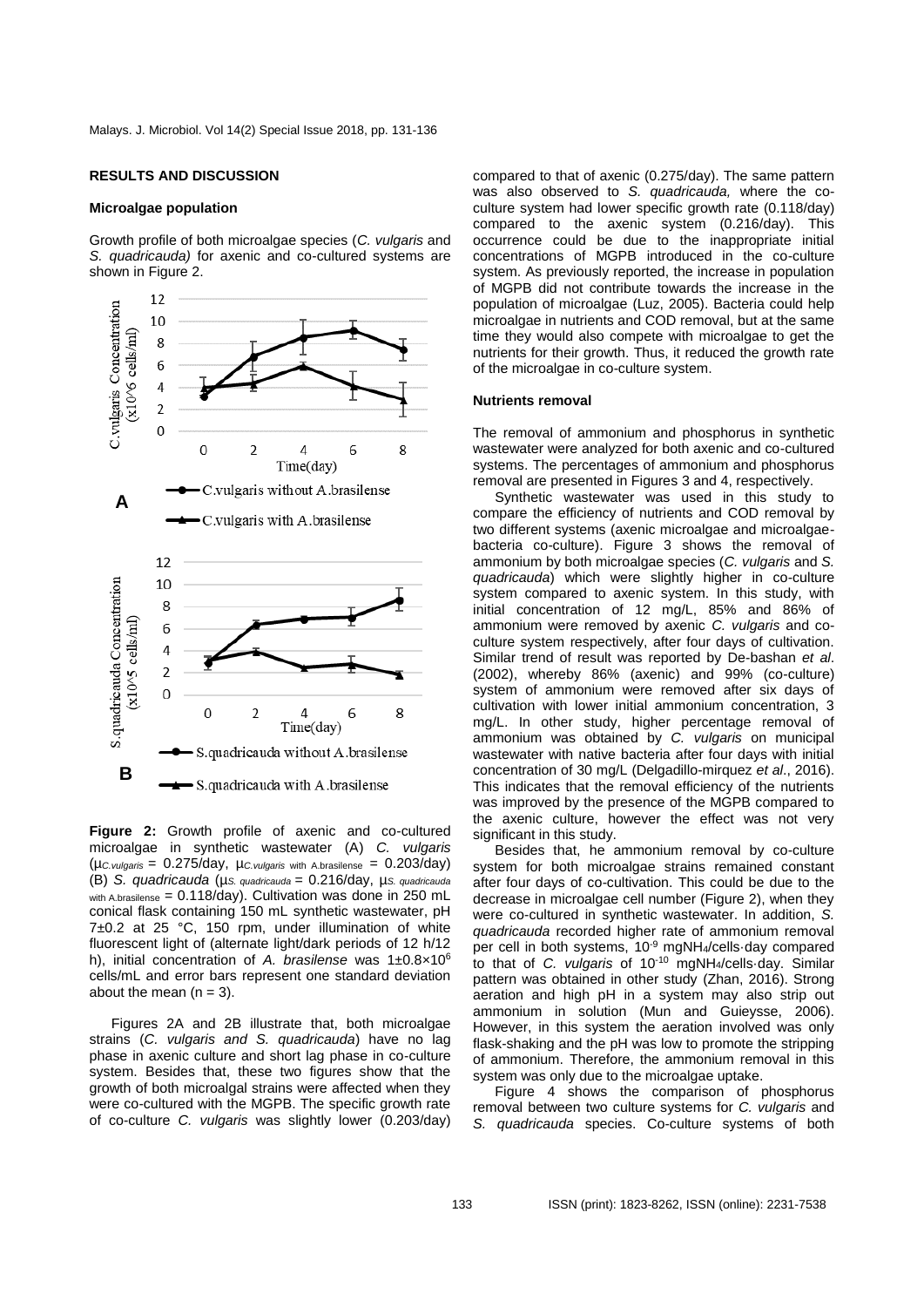microalgae strains were able to remove slightly higher amount of phosphorus, 44% compared to 37% of axenic microalgae within four days of cultivation. This result was in agreement with the report which recorded 36% and 19% removal for co-culture and axenic culture, respectively from 9 mg/L of initial phosphorus concentration (De-Bashan *et al*., 2004).



Figure 3: Percentage of ammonium (NH<sub>4</sub><sup>+</sup>) removal in synthetic wastewater (A) *C. vulgaris* (initial concentration= 3±1×10<sup>6</sup> cells/mL (B) *S. quadricauda* (initial concentration  $= 3\pm1\times10^5$  cells/mL. Cultivation was done in 250 mL conical flask containing 150 mL synthetic wastewater, pH 7±0.2 at 25 °C, 150 rpm, under illumination of white fluorescent light of (alternate light/dark periods of 12 h/12 h), initial concentration of ammonium was 12 mg/L and error bars represent one standard deviation about the mean  $(n = 3)$ .

During eight days of cultivation in both systems, the rate of phosphorus removal by *S. quadricauda* is higher than *C. vulgaris* with approximately 10-9 mgPO4/cells·day and 10<sup>-10</sup> PO<sub>4</sub>/cells day, respectively. Comparable result was obtained by Mujtaba and Lee, whereby higher rate of phosphorus removal (4.68×10-11 mgPO4/cells·day) by *S. quadricauda* was recorded compared to *C. vulgaris* at 2.875x10<sup>-12</sup> mgPO<sub>4</sub>/cells-day. Phosphorus is one of the most important nutrients to microalgae as constituents of

phospholipids as well as provide energy to the cells (Mujtaba and Lee, 2016). Since, the size of *Scenedesmus* species is bigger (11-18 µm) compared to *Chlorella*  species (2 to 10 µm), *Scenedesmus* absorbs more phosphorus to be used for their growth which leads to the higher rate of phosphorus removal despite of the lower cells number compared to *Chlorella* species as observed in this study. The phosphorus can also be removed in the form of orthophosphate precipitation at high pH,  $9 \sim 1$ (Nurdogan and Oswald, 1995). As mentioned earlier, the pH in our system was sufficiently low. Hence, this precipitation effect was negligible and it can be concluded that, the main mechanism of phosphorus removal in this experiment was due to the uptake by microalgae.



**Figure 4** Percentage of phosphorus  $(PO<sub>4</sub><sup>-3</sup>)$  removal in synthetic wastewater (A) *C. vulgaris* (initial concentration = 3±1×10<sup>6</sup> cells/mL) (B) *S. quadricauda* (initial concentration =  $3\pm1\times10^5$  cells/mL). Cultivation was done in 250 mL conical flask containing 150 mL synthetic wastewater, pH 7±0.2 at 25 °C, 150 rpm, under illumination of white fluorescent light of (alternate light/dark periods of 12 h/12 h), initial concentration of phosphorus was 10 mg/L and error bars represent one standard deviation about the mean  $(n = 3)$ .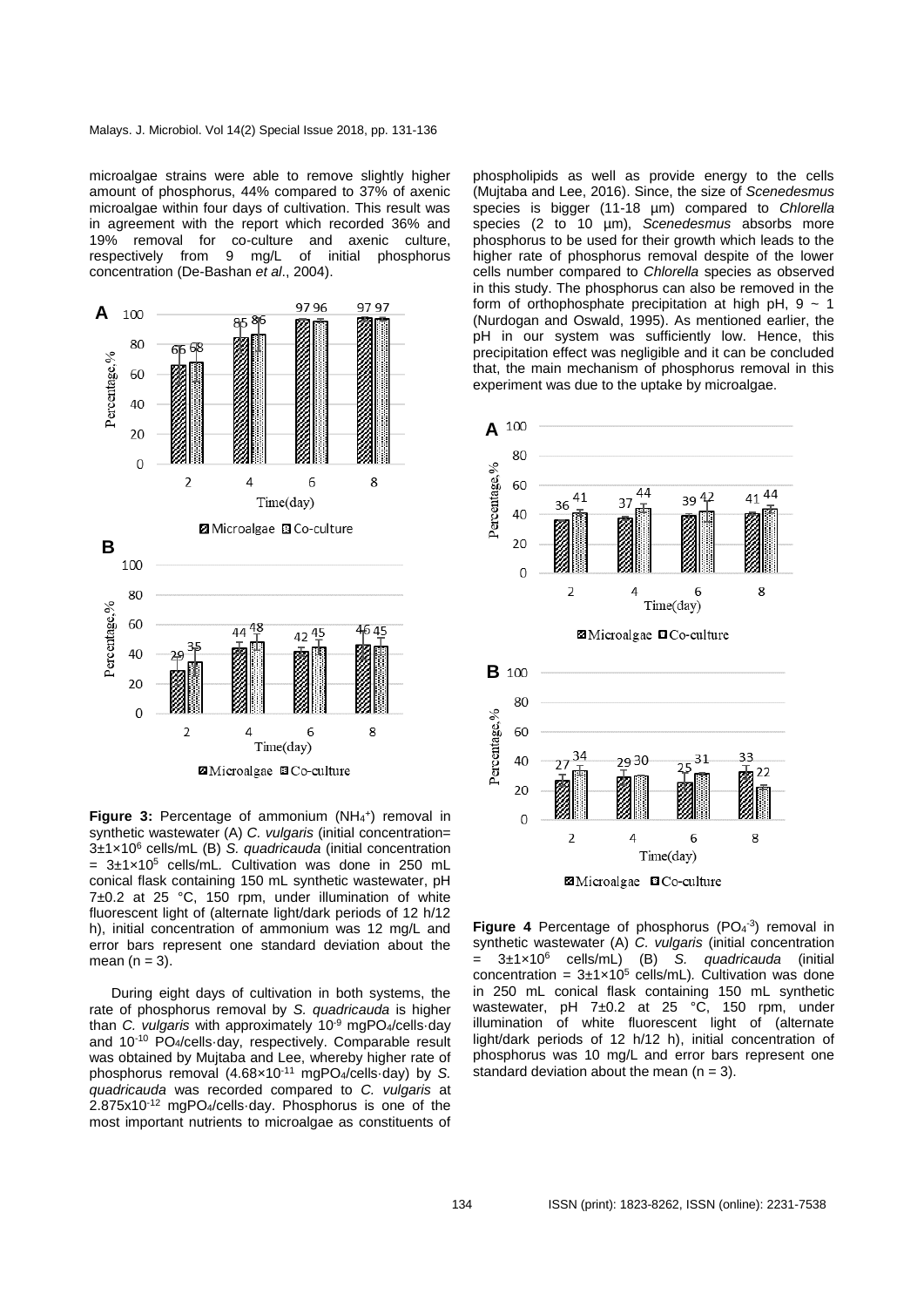#### **COD removal**

Besides ammonium and phosphorus, COD is also one of the parameters that was analyzed to examine the characteristic of the wastewater. Figure 4 shows the percentage of COD removal for both microalgae species. Chemical oxygen demand (COD) is also an important parameter to be analyzed in wastewater. The removal of COD by both systems were presented in Figures 5A and 5B for *C. vulgaris* and *S. quadricauda* strains respectively. COD removal percentage of *C.vulgaris* was higher in coculture system, which recorded 62% removal in four days. While co-cultured *S. quadricauda*, displayed 52% removal after 8 days of cultivation. Even though, in this study the COD removal is higher in co-culture system, this removal percentage was slightly lower compared to a previous study which achieved 80% of COD removal in 3 days (Mujtaba *et al*., 2015).



**Figure 5:** Percentage of COD removal in synthetic wastewater (A) *C. vulgaris* (initial concentration = 3±1×10<sup>6</sup> cells/mL) (B) *S. quadricauda* (initial concentration = 3±1×10<sup>5</sup> cells/mL)*.* Cultivation was done in 250 mL conical flask containing 150 mL synthetic wastewater, pH 7±0.2 at 25 °C, 150 rpm, under illumination of white fluorescent light of (alternate light/dark periods of 12 h/12 h), initial concentration of COD was 300 mg/L and error bars represent one standard deviation about the mean  $(n = 3)$ .

Normally, in the presence of light and inorganic carbon such as CO2, microalgae follow photoautotrophic metabolism to acquire energy and carbon. However, some microalgae species like *C. vulgaris* was able to switch their metabolism from autotrophic to heterotrophic or mixotrophic, based upon the availability of carbon source as well as the environmental conditions for growth (Perez-garcia *et al*., 2010). Heterotrophic metabolism is activated when there is organic carbons and no light presence. On the other hand, mixotrophic turns on when there is light and in the presence of both organic and inorganic carbon (Mayo, 1994; Nurdogan and Oswald, 1995; Perez-garcia *et al*., 2010). In this experiment, both microalgae undergo mixotrophic since both carbon sources and light were presence in this system. Besides microalgae uptake, the heterotrophic bacteria also contributed in COD removal through oxidative degradation mechanism (metabolism for energy and carbon usage). Hence, COD removal is higher in co-cultured system compared to axenic microalgae system.

#### **CONCLUSION**

In conclusion, the specific growth rate of both microalgae strains decreased when they were co-cultured with the bacteria. The growth of both microalgae in this system were not enhanced in the presence of bacteria due to the improper of growth conditions such as pH and ratio of initial concentration of microalgae and bacteria in coculture system. Therefore, there were only slight differences on the removal of the nutrients between axenic and co-culture system. However, this study still proved that, co-culture system for both microalgae species improved the nutrients and COD removal in synthetic wastewater. *C. vulgaris* recorded 85% and 86% of ammonium removal, 37% and 44% of phosphorus removal, 57% and 62% of COD removal for axenic and co-cultured system respectively. While, *S. quadricauda* recorded 44% and 48% of ammonium removal, 29% and 31% of phosphorus removal, 28% and 35% of COD removal for axenic and co-cultured system respectively. Therefore, it shows that *C. vulgaris* and *A. brasilense* coculture system has higher potential to be applied for real wastewater as their percentage of removal and the growth rate was higher compared to the other species. Finally, further studies on the effect of the other growth conditions such as initial microalgae/bacteria ratio concentration and pH can be conducted to improve the percentage removal of the nutrients and COD.

#### **ACKNOWLEDGEMENT**

This research was supported by Research Initiative Grant Scheme (RIGS15-144-0144) from the Ministry of Higher Education, Malaysia**.**